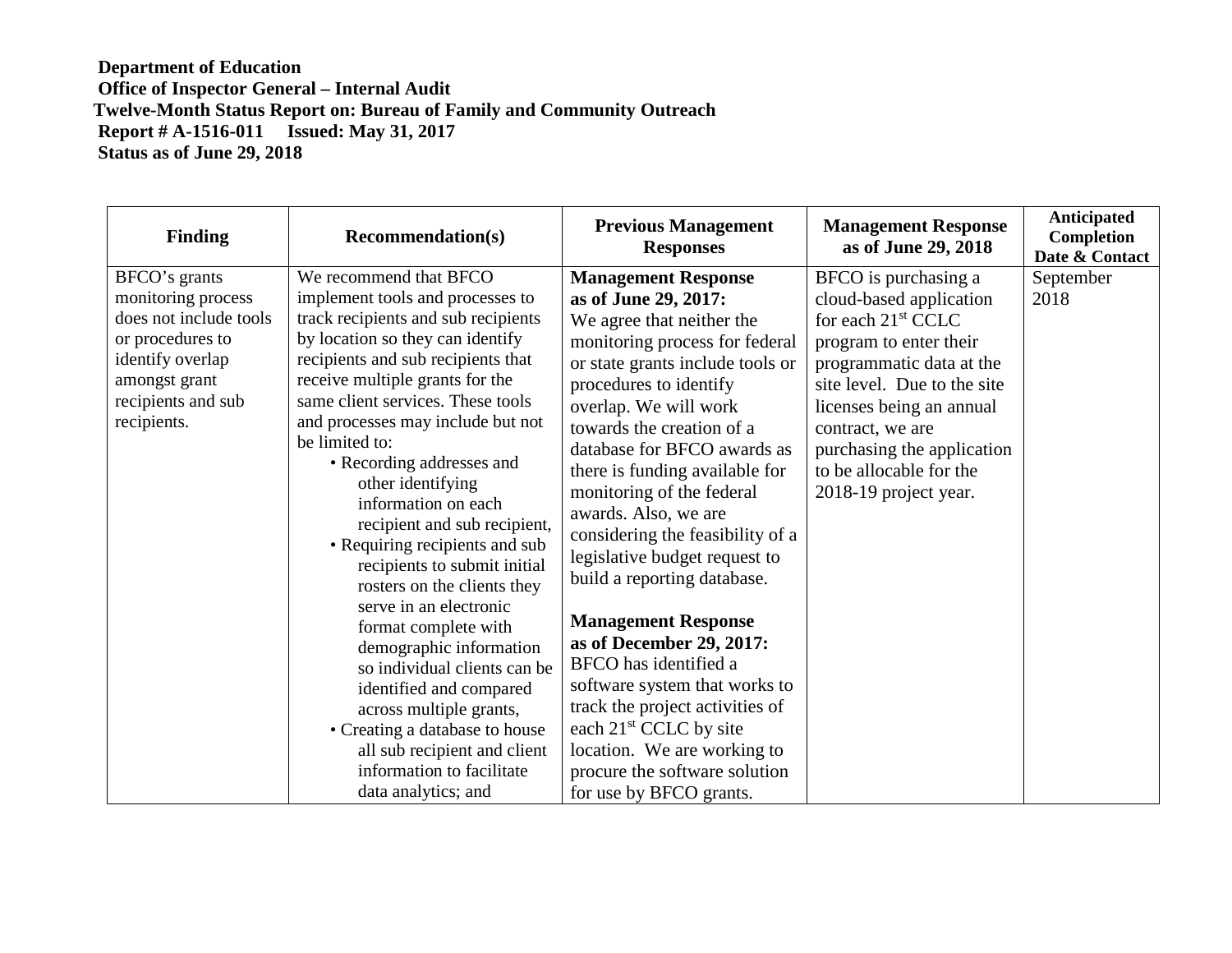| <b>Finding</b>                                                                                                     | <b>Recommendation(s)</b>                                                                                                                                                                                                                                                                                                                                                                                                                                                                                           | <b>Previous Management</b><br><b>Responses</b>                                                                                                                                                                                                                                                                                                                                                              | <b>Management Response</b><br>as of June 29, 2018                                                                                                                                                                                                                                                                           | <b>Anticipated</b><br>Completion<br>Date & Contact |
|--------------------------------------------------------------------------------------------------------------------|--------------------------------------------------------------------------------------------------------------------------------------------------------------------------------------------------------------------------------------------------------------------------------------------------------------------------------------------------------------------------------------------------------------------------------------------------------------------------------------------------------------------|-------------------------------------------------------------------------------------------------------------------------------------------------------------------------------------------------------------------------------------------------------------------------------------------------------------------------------------------------------------------------------------------------------------|-----------------------------------------------------------------------------------------------------------------------------------------------------------------------------------------------------------------------------------------------------------------------------------------------------------------------------|----------------------------------------------------|
|                                                                                                                    | • Tracking clients served by<br>grant recipients and sub<br>recipients that receive<br>multiple grants and<br>periodically conducting<br>data analyses to determine<br>whether grant recipients<br>and sub recipients are<br>paying for the same client<br>services through multiple<br>grants.                                                                                                                                                                                                                    | <b>Anticipated Completion Date:</b><br>June 2018                                                                                                                                                                                                                                                                                                                                                            |                                                                                                                                                                                                                                                                                                                             |                                                    |
| Grant recipients and<br>sub recipients served<br>the same clients with<br>multiple grants for the<br>same service. | We recommend that BFCO<br>periodically conduct data analyses<br>to determine whether the same<br>grant recipient is serving grant<br>clients through multiple grants. We<br>recommend that BFCO conduct<br>structured, on-site monitoring to<br>Boys and Girls Clubs that receive<br>both 21 <sup>st</sup> CCLC grants and state<br>grant allocations from the Florida<br>Alliance of Boys and Girls Clubs<br>to ensure compliance with grant<br>terms and ensure attendance<br>reporting anomalies are corrected. | <b>Management Response</b><br>as of June 29, 2017:<br>We have added an element to<br>the 21 <sup>st</sup> CCLC risk assessment<br>to determine if programs have<br>other funding. If agencies<br>have other funding sources,<br>this increases their score on<br>the newly developed risk<br>assessment. The new risk<br>assessment will be conducted<br>in August of 2017.<br>Additionally, we will review | In addition to the<br>completion of the risk<br>assessment, we developed<br>and implemented a new<br>monitoring tool. Within<br>that new tool there are<br>indicators that provide<br>information that focuses<br>on eligible target<br>populations and<br>supplement and not<br>supplant provisions.<br>Desktop and onsite | Ongoing                                            |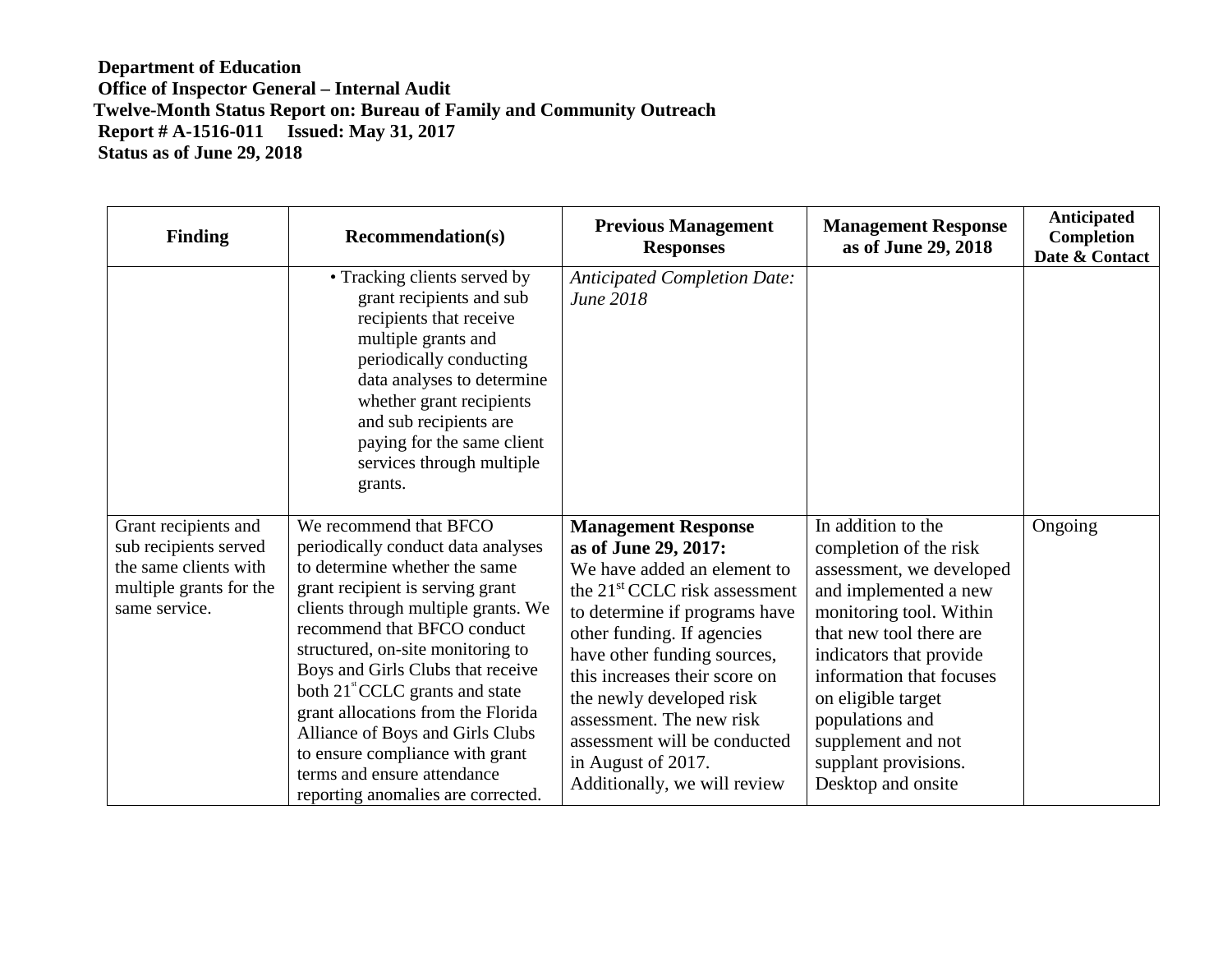| <b>Finding</b> | <b>Recommendation(s)</b>                                                                                                   | <b>Previous Management</b><br><b>Responses</b>                                                                                                                                                                                                                                                                                                                                                                                                                                           | <b>Management Response</b><br>as of June 29, 2018                                                    | <b>Anticipated</b><br>Completion<br>Date & Contact |
|----------------|----------------------------------------------------------------------------------------------------------------------------|------------------------------------------------------------------------------------------------------------------------------------------------------------------------------------------------------------------------------------------------------------------------------------------------------------------------------------------------------------------------------------------------------------------------------------------------------------------------------------------|------------------------------------------------------------------------------------------------------|----------------------------------------------------|
|                | We additionally recommend BFCO<br>revise the Florida Alliance contract<br>language to ensure consistent<br>scopes of work. | the general risk assessment<br>document submitted by all<br>recipients of federal funds as<br>part of the approval process<br>(DOE 610 or 620).<br>Subsequently, desktop and<br>onsite monitoring will be<br>scheduled and conducted.                                                                                                                                                                                                                                                    | monitoring is conducted<br>of this element through<br>observation, interview and<br>document review. |                                                    |
|                |                                                                                                                            | <b>Management Response</b><br>as of December 29, 2017:<br>We completed the risk<br>assessment table for the 2017-<br>$2018$ 21 <sup>st</sup> CCLC programs.<br>This table includes a risk<br>score for programs that have<br>additional funding from the<br>Bureau of Family and<br>Community Outreach. If a<br>program has one or more<br>additional grants, its overall<br>risk score is increased. This<br>risk assessment will be used<br>in determining which<br>programs should be |                                                                                                      |                                                    |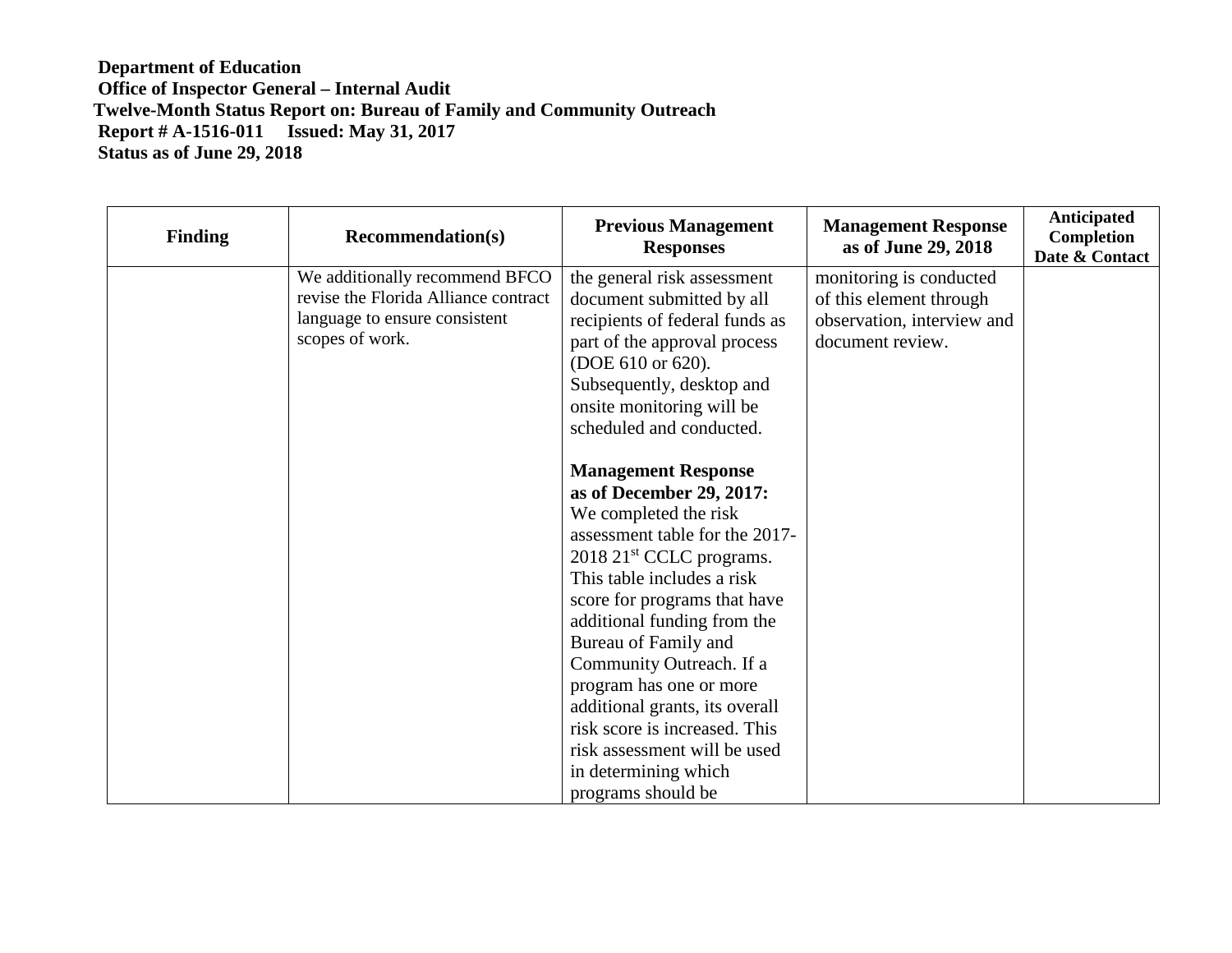| <b>Finding</b>                                               | <b>Recommendation(s)</b>                                                                                                                                                                                                                                                                                 | <b>Previous Management</b><br><b>Responses</b>                                                                                                                                                                                                                                                                                                                                                                                                                             | <b>Management Response</b><br>as of June 29, 2018                                                                                                                                                                                                          | Anticipated<br>Completion<br>Date & Contact |
|--------------------------------------------------------------|----------------------------------------------------------------------------------------------------------------------------------------------------------------------------------------------------------------------------------------------------------------------------------------------------------|----------------------------------------------------------------------------------------------------------------------------------------------------------------------------------------------------------------------------------------------------------------------------------------------------------------------------------------------------------------------------------------------------------------------------------------------------------------------------|------------------------------------------------------------------------------------------------------------------------------------------------------------------------------------------------------------------------------------------------------------|---------------------------------------------|
|                                                              |                                                                                                                                                                                                                                                                                                          | prioritized for monitoring.<br>After completing the risk<br>assessment table, there are<br>several Boys and Girls Club<br>projects that have been<br>identified for onsite<br>monitoring.<br><b>Anticipated Completion Date:</b><br>June 2018                                                                                                                                                                                                                              |                                                                                                                                                                                                                                                            |                                             |
| BFCO did not provide<br>timely feedback to sub<br>recipients | We recommend that BFCO<br>enhance their structured monitoring<br>process to expedite report<br>processing so they can provide<br>more timely feedback to the grant<br>sub recipients. We additionally<br>recommend BFCO allocate<br>additional staff to conduct<br>structured monitoring on-site visits. | <b>Management Response</b><br>as of June 29, 2017:<br>The 21st CCLC Monitoring<br>and Compliance Unit has<br>been given a deadline of June<br>30, 2017, to submit all reports<br>to BFCO leadership for<br>review. We anticipate that all<br>reports will be ready for<br>routing by July 31, 2017. We<br>anticipate all reports will be<br>disseminated by mid Fall. We<br>have created a timeline for the<br>17-18 work of the Monitoring<br>and Compliance Unit and are | All subrecipients<br>monitored during this<br>period have received their<br>reports and closed out<br>their monitoring with the<br>exception of one<br>subrecipient that has an<br>outstanding issue due to<br>the irretrievable loss of<br>documentation. | <b>June 2018</b>                            |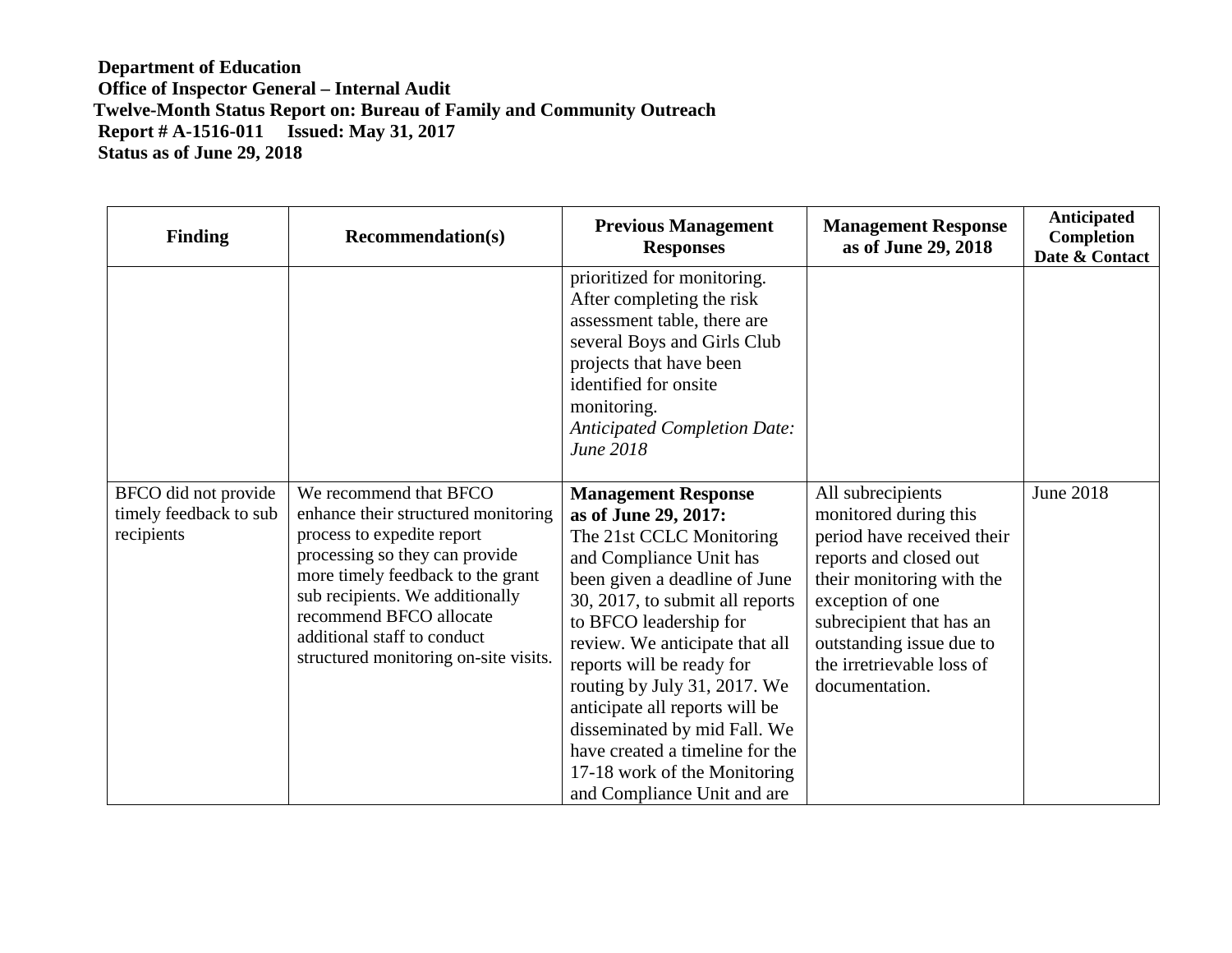| <b>Finding</b> | <b>Recommendation(s)</b> | <b>Previous Management</b><br><b>Responses</b>                                                                                                                                                                                                                                                                                                                                                                      | <b>Management Response</b><br>as of June 29, 2018 | <b>Anticipated</b><br><b>Completion</b><br>Date & Contact |
|----------------|--------------------------|---------------------------------------------------------------------------------------------------------------------------------------------------------------------------------------------------------------------------------------------------------------------------------------------------------------------------------------------------------------------------------------------------------------------|---------------------------------------------------|-----------------------------------------------------------|
|                |                          | currently developing the<br>process for implementation.                                                                                                                                                                                                                                                                                                                                                             |                                                   |                                                           |
|                |                          | <b>Management Response</b><br>as of December 29, 2017:<br>The 21 <sup>st</sup> CCLC Monitoring<br>and Compliance Unit<br>submitted all reports to BFCO<br>leadership. The reports were<br>routed to FDOE leadership,<br>then disseminated to the<br>monitored programs between<br>September 25 and November<br>9, 2017. One report remains<br>outstanding due to further<br>issues identified by the<br>department. |                                                   |                                                           |
|                |                          | The Monitoring and<br>Compliance Unit will begin<br>on-site and desktop<br>monitoring of 2017-2018<br>programs starting in January<br>2018. All four monitoring<br>staff as well as the $21st$ CCLC                                                                                                                                                                                                                 |                                                   |                                                           |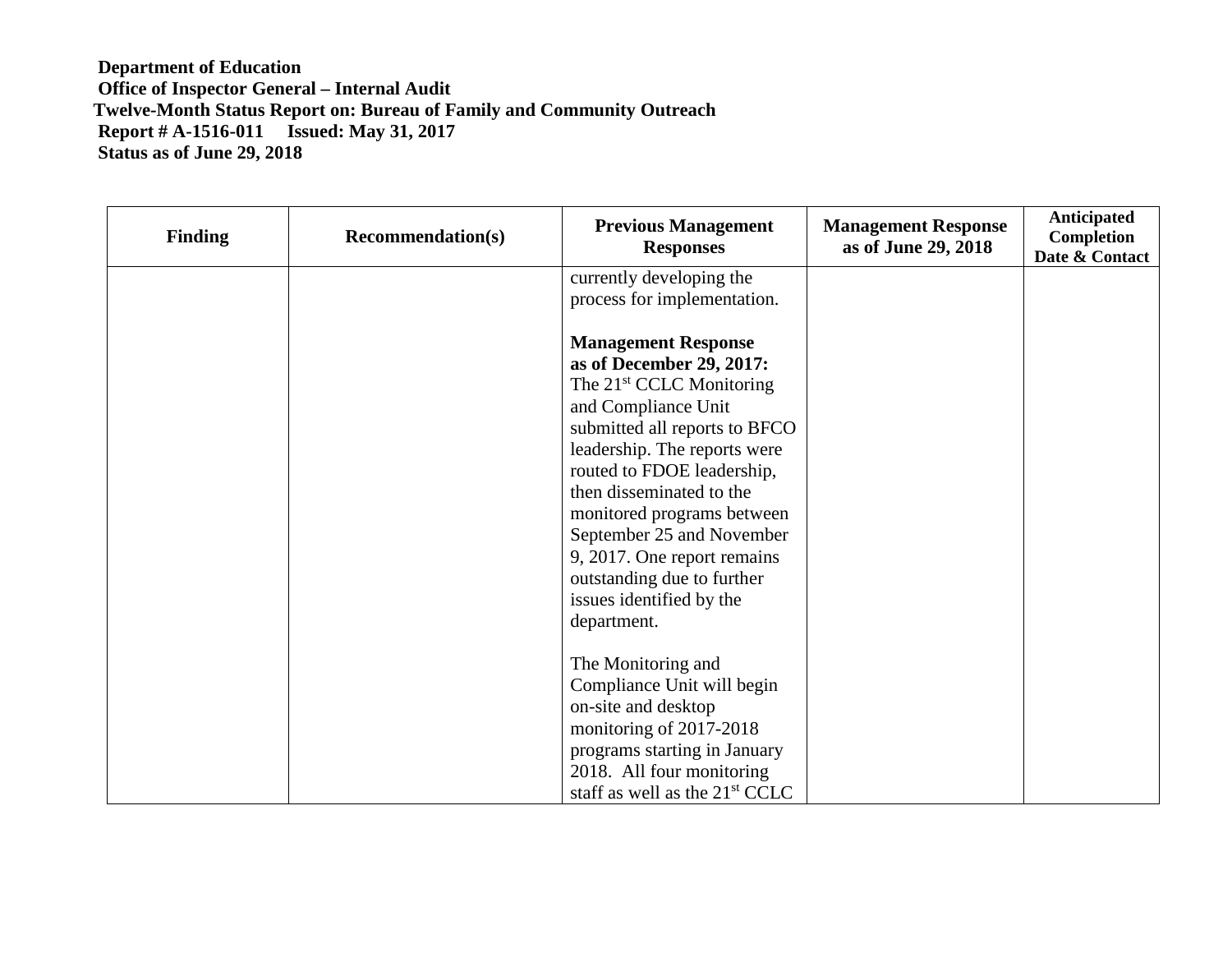| <b>Finding</b>                                                | <b>Recommendation(s)</b>                                                                                                                                                                                                                                                                                                                                                                                                            | <b>Previous Management</b><br><b>Responses</b>                                                                                                                                                                                                                                                                                                                                                                                                                                                                                                                                                      | <b>Management Response</b><br>as of June 29, 2018                                                                                                                                                                                                                                                                                                  | Anticipated<br>Completion<br>Date & Contact |
|---------------------------------------------------------------|-------------------------------------------------------------------------------------------------------------------------------------------------------------------------------------------------------------------------------------------------------------------------------------------------------------------------------------------------------------------------------------------------------------------------------------|-----------------------------------------------------------------------------------------------------------------------------------------------------------------------------------------------------------------------------------------------------------------------------------------------------------------------------------------------------------------------------------------------------------------------------------------------------------------------------------------------------------------------------------------------------------------------------------------------------|----------------------------------------------------------------------------------------------------------------------------------------------------------------------------------------------------------------------------------------------------------------------------------------------------------------------------------------------------|---------------------------------------------|
|                                                               |                                                                                                                                                                                                                                                                                                                                                                                                                                     | Assistant Director will be<br>traveling to conduct onsite<br>monitoring.<br><b>Anticipated Completion Date:</b><br>December 2017                                                                                                                                                                                                                                                                                                                                                                                                                                                                    |                                                                                                                                                                                                                                                                                                                                                    |                                             |
| <b>BFCO</b> did not review<br>monthly deliverables<br>timely. | We recommend that BFCO ensure<br>review of deliverables occurs<br>during the required timeframe. We<br>recommend that BFCO develop a<br>process to inform the<br>Comptroller's office of approved<br>or declined deliverables for public<br>entities. We additionally<br>recommend that BFCO prioritize<br>structured on-site monitoring of $21^{\rm \tiny{st}}$<br>CCLC programs in order to<br>identify significant deficiencies. | <b>Management Response</b><br>as of June 29, 2017:<br>The Bureau of Contracts,<br>Grants, and Procurement<br>Management is working with<br>the Comptroller's Office to<br>develop a department-wide<br>procedure for addressing the<br>status of deliverables for all<br>programs including the cash-<br>advance (public entity)<br>programs. By August 30th,<br>we will meet with our contact<br>in the Comptroller's Office to<br>ensure the implementation of<br>the new procedures. We will<br>plan to implement the options<br>by September 30th coinciding<br>with the due date for the first | <b>BFCO</b> has hired<br>additional staff to<br>implement the process<br>identified in the December<br>response. This has<br>resulted in the reduction<br>of ratios of programs to<br>BFCO staff which, in turn,<br>has resulted in the review<br>of outstanding<br>deliverables and the more<br>timely review of current<br>monthly deliverables. | Ongoing                                     |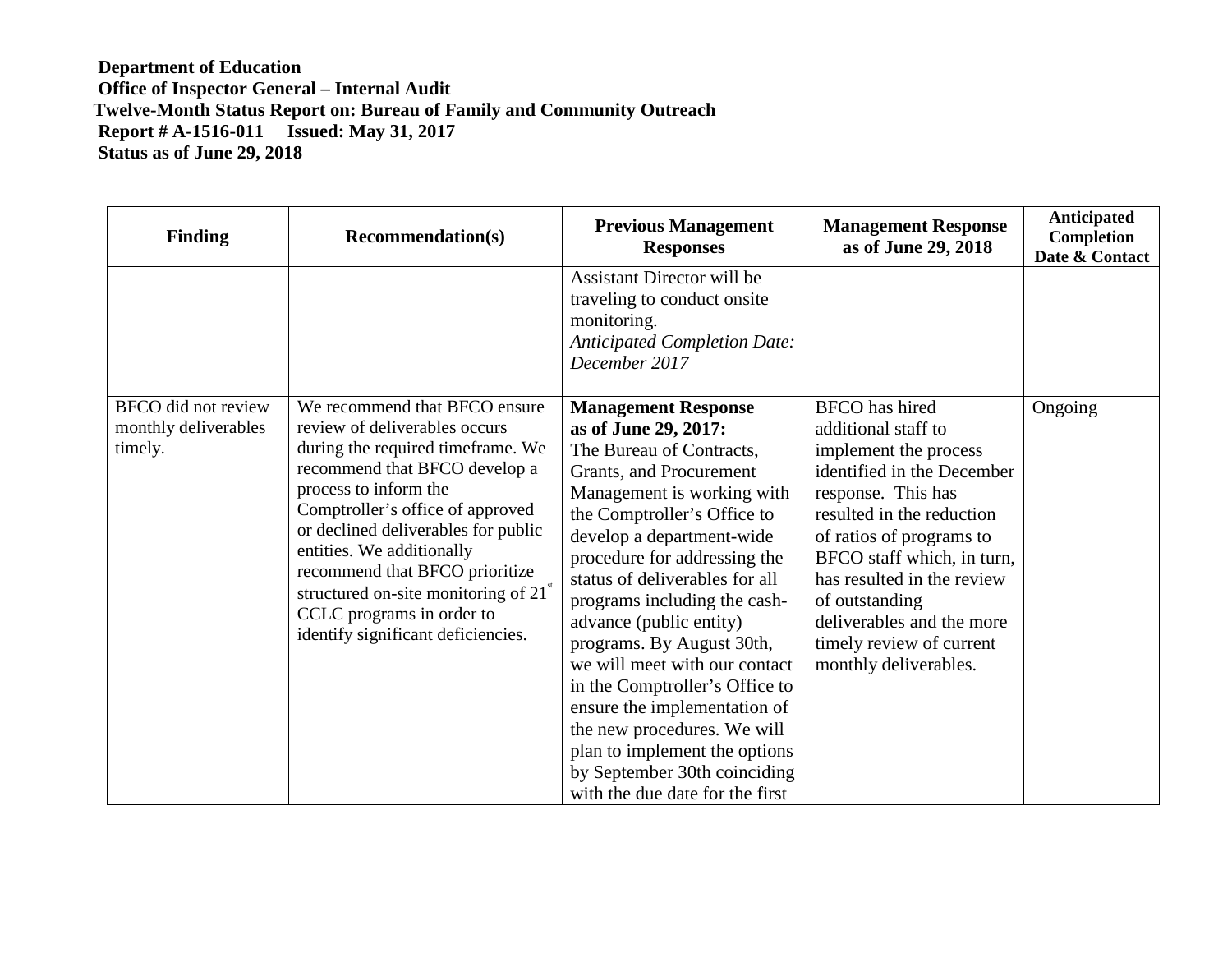| <b>Finding</b> | <b>Recommendation(s)</b> | <b>Previous Management</b><br><b>Responses</b> | <b>Management Response</b><br>as of June 29, 2018 | Anticipated<br><b>Completion</b><br>Date & Contact |
|----------------|--------------------------|------------------------------------------------|---------------------------------------------------|----------------------------------------------------|
|                |                          | set of deliverables for the 17-                |                                                   |                                                    |
|                |                          | 18 program year. As noted in                   |                                                   |                                                    |
|                |                          | the RFP/A, deliverables are to                 |                                                   |                                                    |
|                |                          | be reviewed within five days                   |                                                   |                                                    |
|                |                          | of submittal or the listed due                 |                                                   |                                                    |
|                |                          | date. We have realigned the                    |                                                   |                                                    |
|                |                          | deliverables for the 2017-                     |                                                   |                                                    |
|                |                          | 2018 year to streamline the                    |                                                   |                                                    |
|                |                          | reporting process to allow for                 |                                                   |                                                    |
|                |                          | more timely submission from                    |                                                   |                                                    |
|                |                          | programs and timely review                     |                                                   |                                                    |
|                |                          | for the team.                                  |                                                   |                                                    |
|                |                          | <b>Management Response</b>                     |                                                   |                                                    |
|                |                          | as of December 29, 2017:                       |                                                   |                                                    |
|                |                          | BFCO has developed a                           |                                                   |                                                    |
|                |                          | system for submitting and                      |                                                   |                                                    |
|                |                          | tracking deliverables                          |                                                   |                                                    |
|                |                          | documentation as well as                       |                                                   |                                                    |
|                |                          | tracking the approval status of                |                                                   |                                                    |
|                |                          | each deliverable. Programs                     |                                                   |                                                    |
|                |                          | email their deliverables                       |                                                   |                                                    |
|                |                          | directly to their Program                      |                                                   |                                                    |
|                |                          | Development Specialist. The                    |                                                   |                                                    |
|                |                          | PDS then saves the                             |                                                   |                                                    |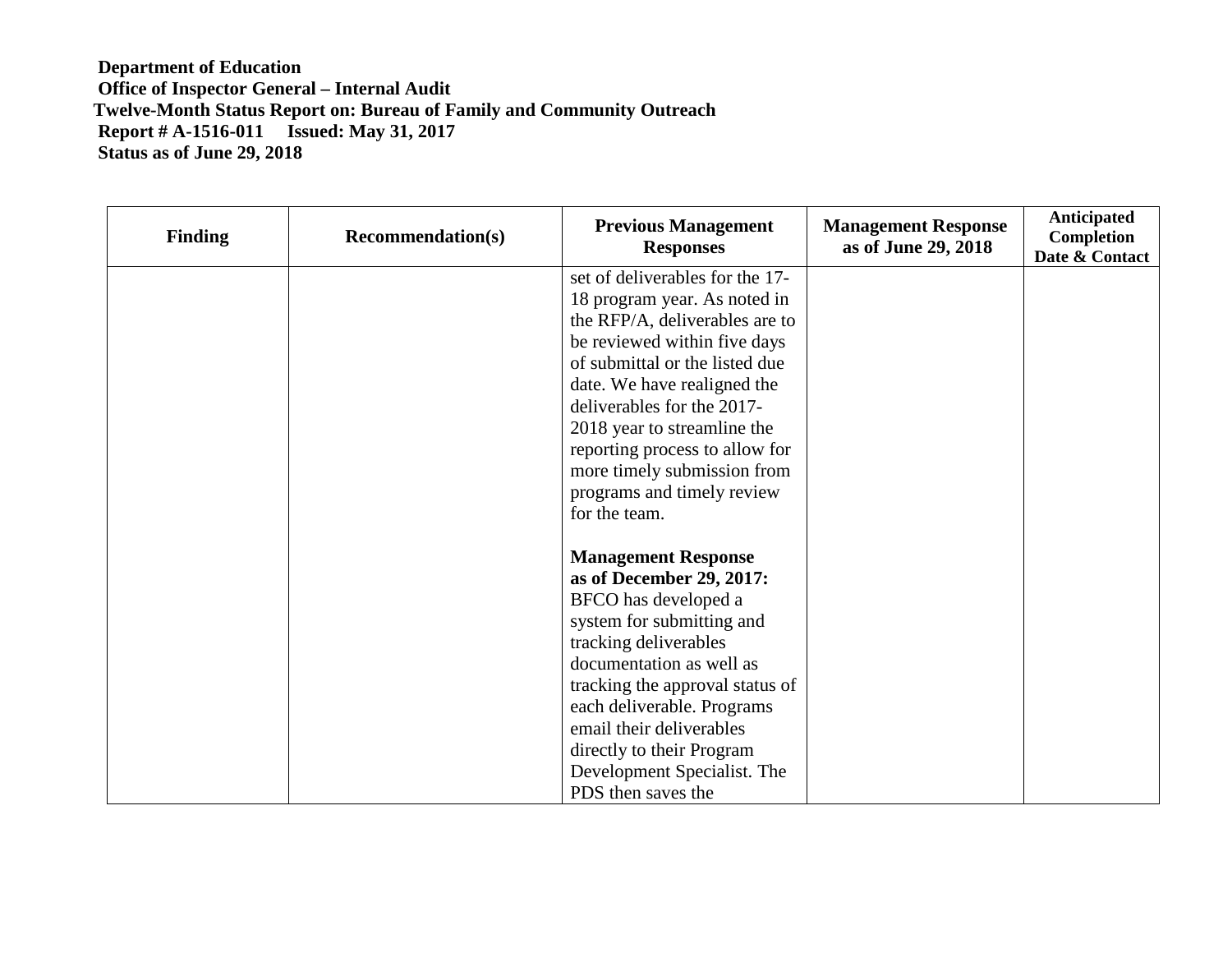| <b>Finding</b> | <b>Recommendation(s)</b> | <b>Previous Management</b><br><b>Responses</b>                                                                                                                                                                                                                                                                                                                                                                                                                                                                                                                                                                                                                | <b>Management Response</b><br>as of June 29, 2018 | <b>Anticipated</b><br>Completion<br>Date & Contact |
|----------------|--------------------------|---------------------------------------------------------------------------------------------------------------------------------------------------------------------------------------------------------------------------------------------------------------------------------------------------------------------------------------------------------------------------------------------------------------------------------------------------------------------------------------------------------------------------------------------------------------------------------------------------------------------------------------------------------------|---------------------------------------------------|----------------------------------------------------|
|                |                          | deliverables to the network<br>drive and updates the<br>deliverables tracking<br>spreadsheet with the approval<br>status of the deliverable,<br>including the date on which it<br>was approved or declined.<br>BFCO works with the<br>Comptroller's Office to<br>ensure that this<br>documentation process can be<br>used as part of the<br>reimbursement packages for<br>performance-based programs.<br>For public entities, the linking<br>of the deliverables to the<br>activities of the Comptroller's<br>Office may be part of the<br>EGMA system that is<br>forthcoming from the<br>Department.<br><b>Anticipated Completion Date:</b><br>December 2017 |                                                   |                                                    |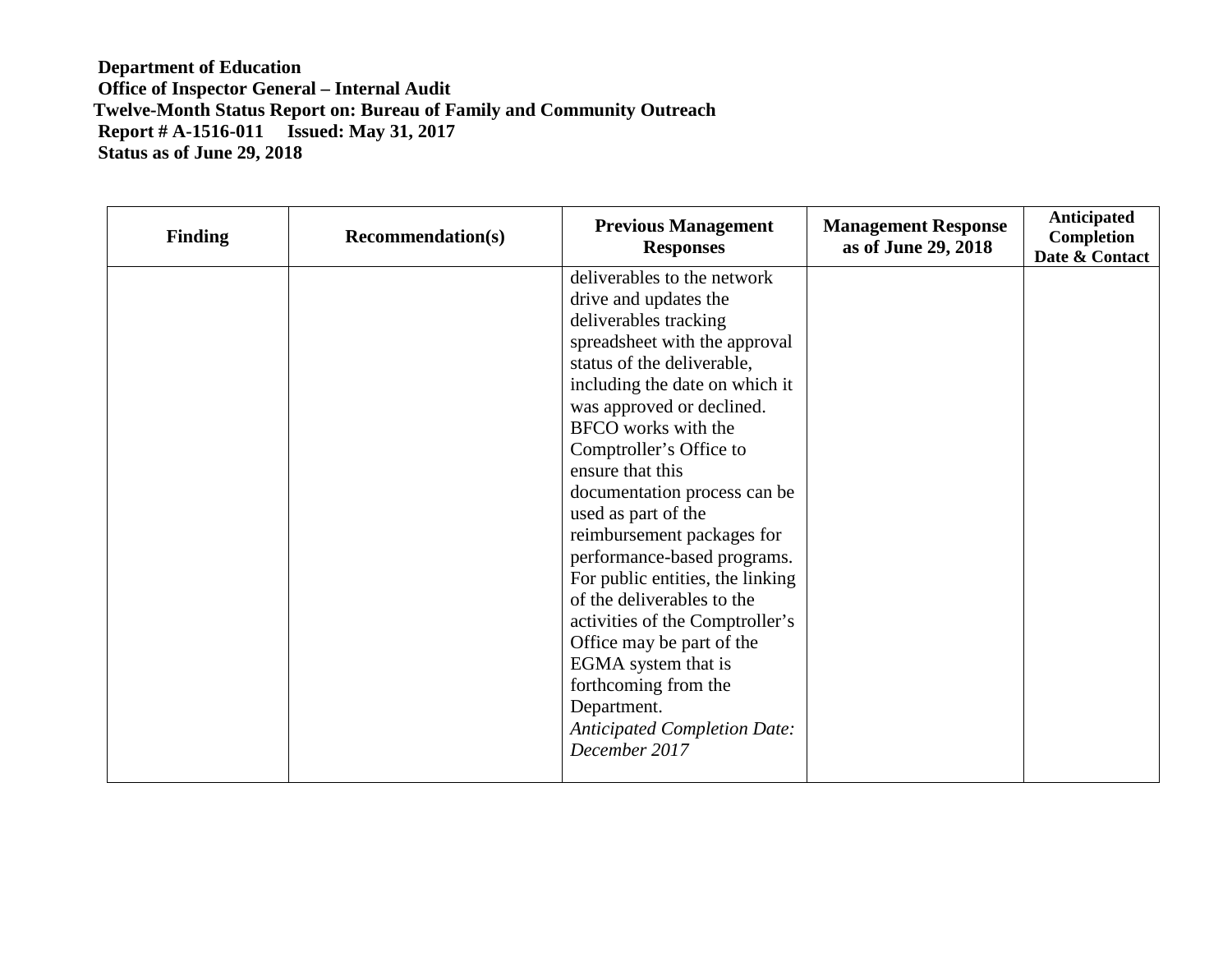| <b>Finding</b>          | <b>Recommendation(s)</b>             | <b>Previous Management</b><br><b>Responses</b> | <b>Management Response</b><br>as of June 29, 2018 | <b>Anticipated</b><br>Completion<br>Date & Contact |
|-------------------------|--------------------------------------|------------------------------------------------|---------------------------------------------------|----------------------------------------------------|
| Grant recipients and    | We recommend that the Collier County | <b>Management Response</b>                     | Boys & Girls Club of                              | Completed                                          |
| sub recipients served   | Boys and Girls Club improve its      | as of June 29, 2017:                           | <b>Collier County</b>                             | with regular                                       |
| the same clients with   | attendance record keeping.           | The Boys & Girls Club of                       | (BGCCC) is thankful for                           | review.                                            |
| multiple grants for the |                                      | Collier County (BGCCC)                         | the opportunity to fine-                          |                                                    |
| same service.           |                                      | does not serve the same                        | tune our procedures to                            |                                                    |
|                         |                                      | clients with multiple                          | ensure we work in the                             |                                                    |
|                         |                                      | grants for the same                            | most efficiently effective                        |                                                    |
|                         |                                      | service.                                       | way possible. This grant                          |                                                    |
|                         |                                      |                                                | finding allowed us to                             |                                                    |
|                         |                                      | <b>BGCCC</b> does recognize                    | review our procedures                             |                                                    |
|                         |                                      | the need for improved                          | and make corrections as                           |                                                    |
|                         |                                      | attendance record keeping                      | were outlined.                                    |                                                    |
|                         |                                      | to ensure all data is                          | Procedures in data input                          |                                                    |
|                         |                                      | correct and accurate.                          | (coding) and pulling of                           |                                                    |
|                         |                                      | When asked to pull SAI                         | student information was                           |                                                    |
|                         |                                      | records, due to unclear                        | immediately reviewed                              |                                                    |
|                         |                                      | coding in our attendance                       | and corrected and                                 |                                                    |
|                         |                                      | database all students (21st                    | training with hands on                            |                                                    |
|                         |                                      | CCLC and non-21st                              | examples was                                      |                                                    |
|                         |                                      | CCLC) were unknowingly                         | implemented to ensure                             |                                                    |
|                         |                                      | pulled and submitted in                        | anyone working with                               |                                                    |
|                         |                                      | the areas of Triple Play                       | our database has correct                          |                                                    |
|                         |                                      | Daily Challenge and                            | knowledge on what and                             |                                                    |
|                         |                                      | Power Hour. Both of                            | how to correctly input                            |                                                    |
|                         |                                      | these are approved 21st                        | and pull information.                             |                                                    |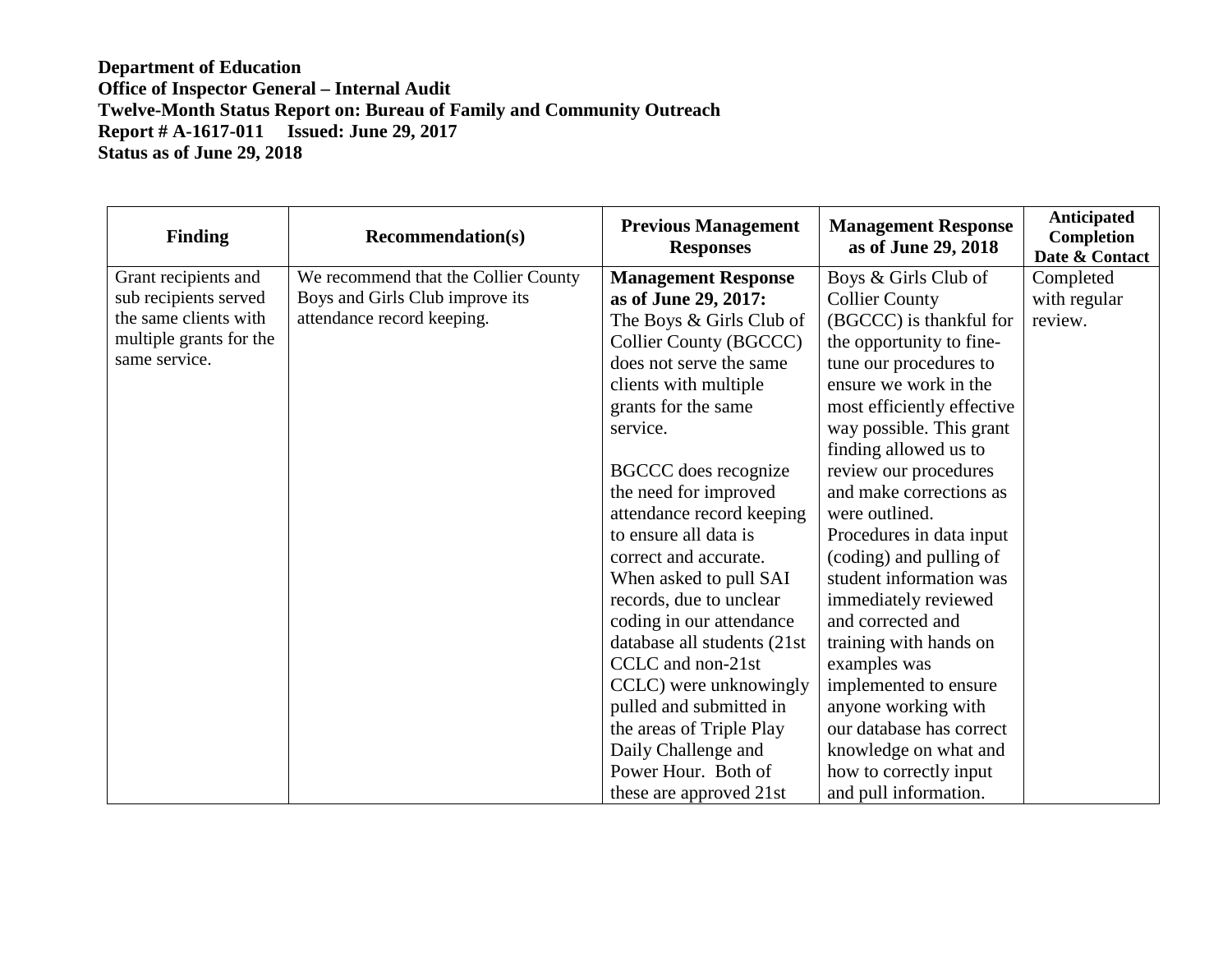| <b>Finding</b> | <b>Recommendation(s)</b> | <b>Previous Management</b><br><b>Responses</b> | <b>Management Response</b><br>as of June 29, 2018 | <b>Anticipated</b><br><b>Completion</b><br>Date & Contact |
|----------------|--------------------------|------------------------------------------------|---------------------------------------------------|-----------------------------------------------------------|
|                |                          | <b>CCLC</b> and SAI activities                 | Coding was reviewed to                            |                                                           |
|                |                          | but are separated at the                       | ensure we are correctly                           |                                                           |
|                |                          | Club so there is no                            | applying grants to our                            |                                                           |
|                |                          | crossover of students and,                     | youth and no cross-over                           |                                                           |
|                |                          | most importantly, no                           | between youth and                                 |                                                           |
|                |                          | crossover of finances.                         | grants occurs. After one                          |                                                           |
|                |                          | This separation was not                        | year, stronger                                    |                                                           |
|                |                          | reflected in the reports                       | procedures, better staff                          |                                                           |
|                |                          | that BGCCC submitted                           | training, and internal                            |                                                           |
|                |                          | because of coding issues.                      | random requests for                               |                                                           |
|                |                          | Through this audit this                        | information for those                             |                                                           |
|                |                          | issue was discovered and                       | involved to demonstrate                           |                                                           |
|                |                          | we worked to immediately                       | procedure knowledge,                              |                                                           |
|                |                          | rectify the issue.                             | we are confident we                               |                                                           |
|                |                          |                                                | have fixed the issues that                        |                                                           |
|                |                          | Additionally noted was                         | were present one year                             |                                                           |
|                |                          | that 30 students did not                       | ago.                                              |                                                           |
|                |                          | receive a weekly required                      |                                                   |                                                           |
|                |                          | SAI activity after 5:30pm                      | Also in continual review                          |                                                           |
|                |                          | however in the BGCCC                           | to ensure compliance,                             |                                                           |
|                |                          | signed $(6/14/16)$ contract                    | <b>BGCCC</b> maintains close                      |                                                           |
|                |                          | with the Florida Alliance                      | examination of all of our                         |                                                           |
|                |                          | that runs from July 1,                         | grants to ensure all                              |                                                           |
|                |                          | 2016-June 30, 2017 under                       | requirements and                                  |                                                           |
|                |                          | scope of work #2 "Student                      | guidelines on student                             |                                                           |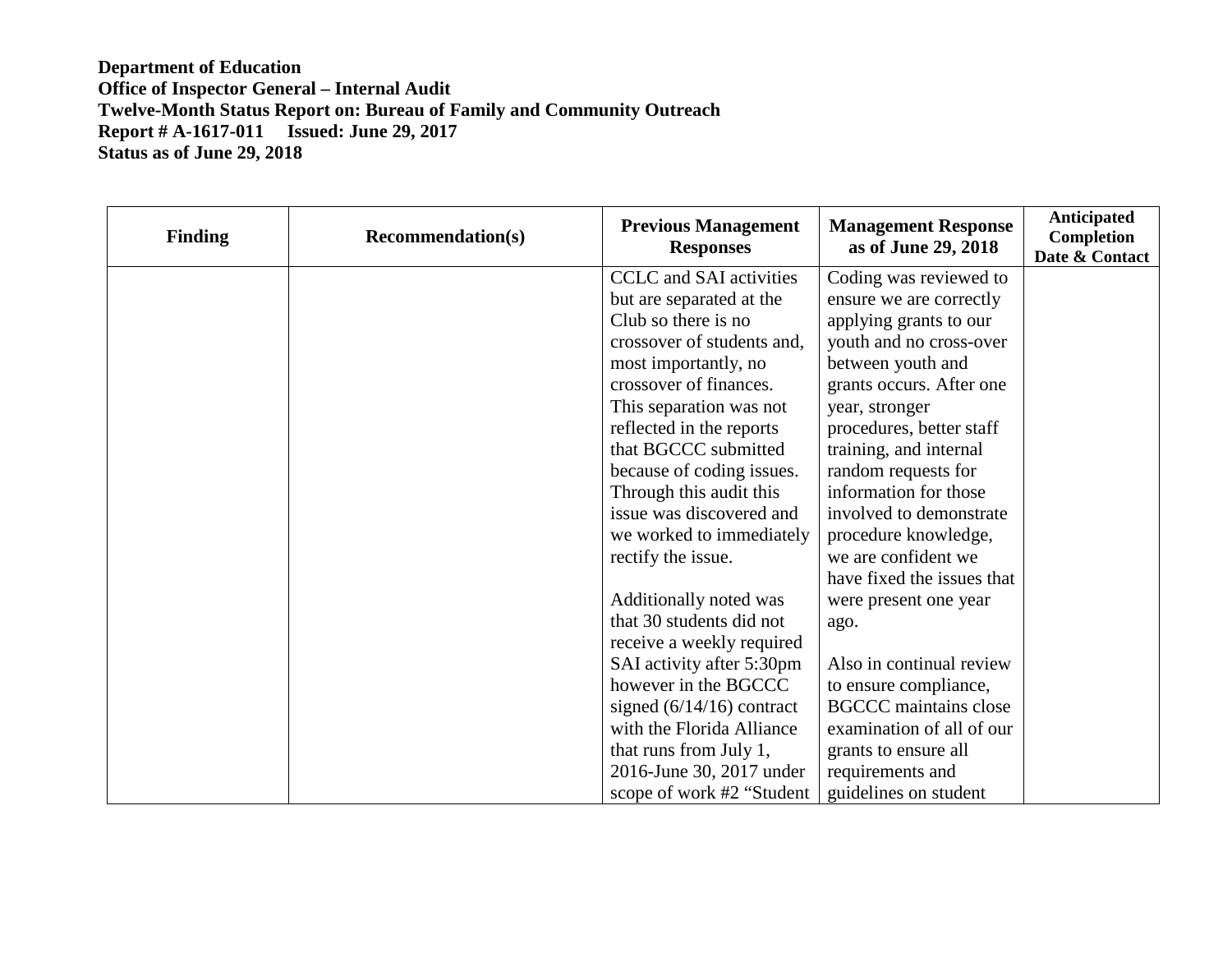| <b>Finding</b> | <b>Recommendation(s)</b> | <b>Previous Management</b><br><b>Responses</b>                                                                                                                                                                                                                                                            | <b>Management Response</b><br>as of June 29, 2018                                                                                                                | <b>Anticipated</b><br>Completion<br>Date & Contact |
|----------------|--------------------------|-----------------------------------------------------------------------------------------------------------------------------------------------------------------------------------------------------------------------------------------------------------------------------------------------------------|------------------------------------------------------------------------------------------------------------------------------------------------------------------|----------------------------------------------------|
|                |                          | <b>Assistance Initiative</b><br>program from BGCA -<br>Selected Academic<br>Success, Character and<br>Leadership Development,<br>Healthy Lifestyles and/or                                                                                                                                                | populations to be served<br>and required programs<br>and duration for youth<br>are being followed.<br>Previously relying more<br>on a contract labor             |                                                    |
|                |                          | from Community for<br><b>Education Foundation -</b><br>Curriculum will be<br>provided to Club members<br>(5th -12th grade) for a<br>minimum of one program<br>per month". BGCCC<br>complies with this<br>requirement and provides<br>at a minimum one SAI<br>program per month as<br>outlined in contract | position to handle our<br>grants, grants<br>management has been<br>brought in house to<br>ensure all aspects are<br>following exactly how<br>the grants require. |                                                    |
|                |                          | <b>Management Response</b><br>as of December 29, 2017:<br>Upon positive dialogue<br>with the Office of<br>Inspector General in late<br>June, 2017, Boys $& Girls$                                                                                                                                         |                                                                                                                                                                  |                                                    |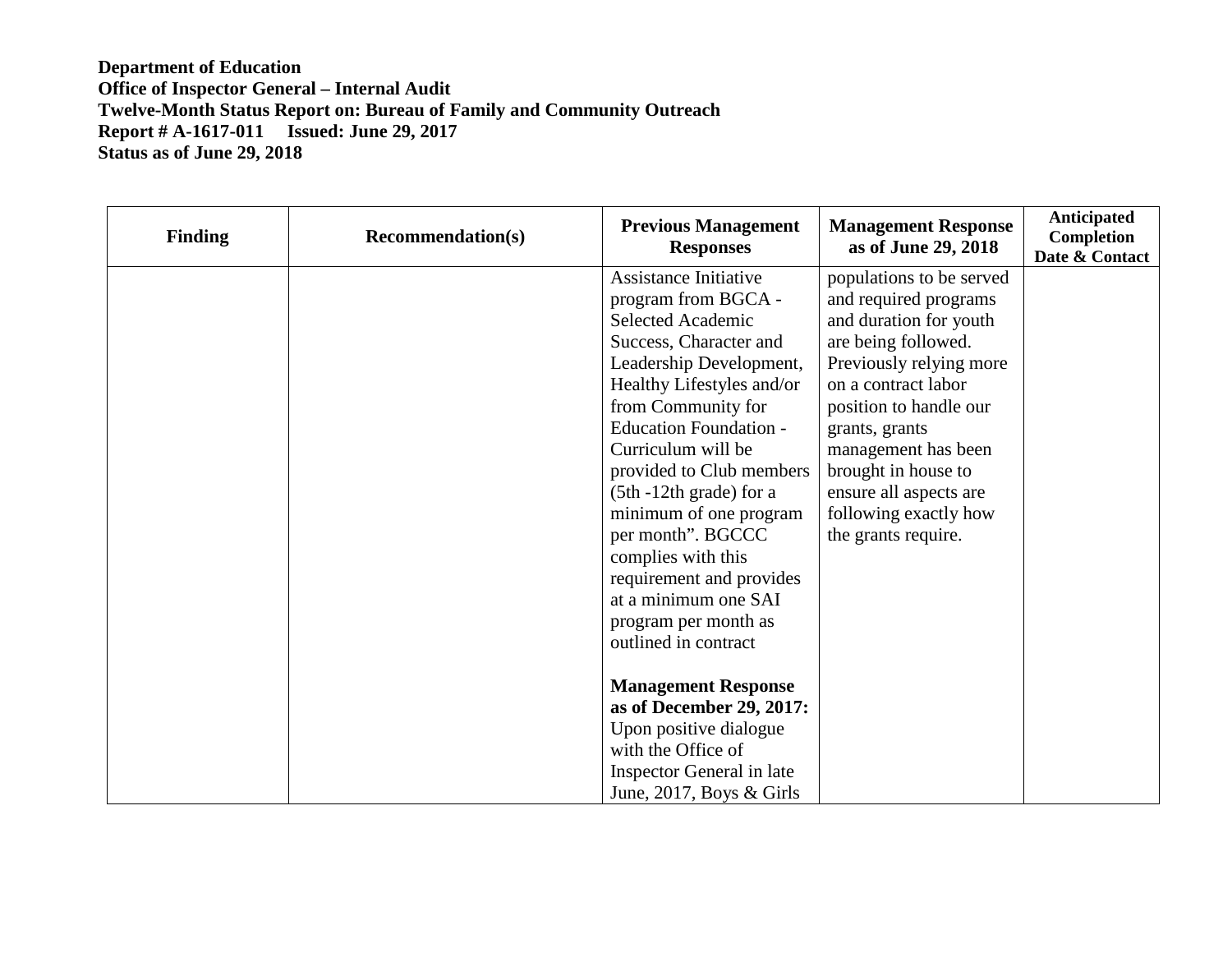| <b>Finding</b> | <b>Recommendation(s)</b> | <b>Previous Management</b><br><b>Responses</b> | <b>Management Response</b><br>as of June 29, 2018 | Anticipated<br>Completion<br>Date & Contact |
|----------------|--------------------------|------------------------------------------------|---------------------------------------------------|---------------------------------------------|
|                |                          | Club of Collier County                         |                                                   |                                             |
|                |                          | (BGCCC) immediately                            |                                                   |                                             |
|                |                          | reviewed all members in                        |                                                   |                                             |
|                |                          | our database to verify and                     |                                                   |                                             |
|                |                          | correct and any coding                         |                                                   |                                             |
|                |                          | issues. This ensures that                      |                                                   |                                             |
|                |                          | when we are asked to                           |                                                   |                                             |
|                |                          | submit reports we are                          |                                                   |                                             |
|                |                          | confident that we are                          |                                                   |                                             |
|                |                          | pulling the correct                            |                                                   |                                             |
|                |                          | information and not                            |                                                   |                                             |
|                |                          | duplicating youth in                           |                                                   |                                             |
|                |                          | reporting as they are not                      |                                                   |                                             |
|                |                          | duplicated in funding.                         |                                                   |                                             |
|                |                          | BGCCC is compliant with                        |                                                   |                                             |
|                |                          | the new Alliance contract                      |                                                   |                                             |
|                |                          | for 2017-18 which                              |                                                   |                                             |
|                |                          | outlines that our SAI                          |                                                   |                                             |
|                |                          | Programs will 'provide                         |                                                   |                                             |
|                |                          | innovative programs                            |                                                   |                                             |
|                |                          | designed to empower                            |                                                   |                                             |
|                |                          | youth to excel in school,                      |                                                   |                                             |
|                |                          | become good citizens and                       |                                                   |                                             |
|                |                          | lead healthy, productive                       |                                                   |                                             |